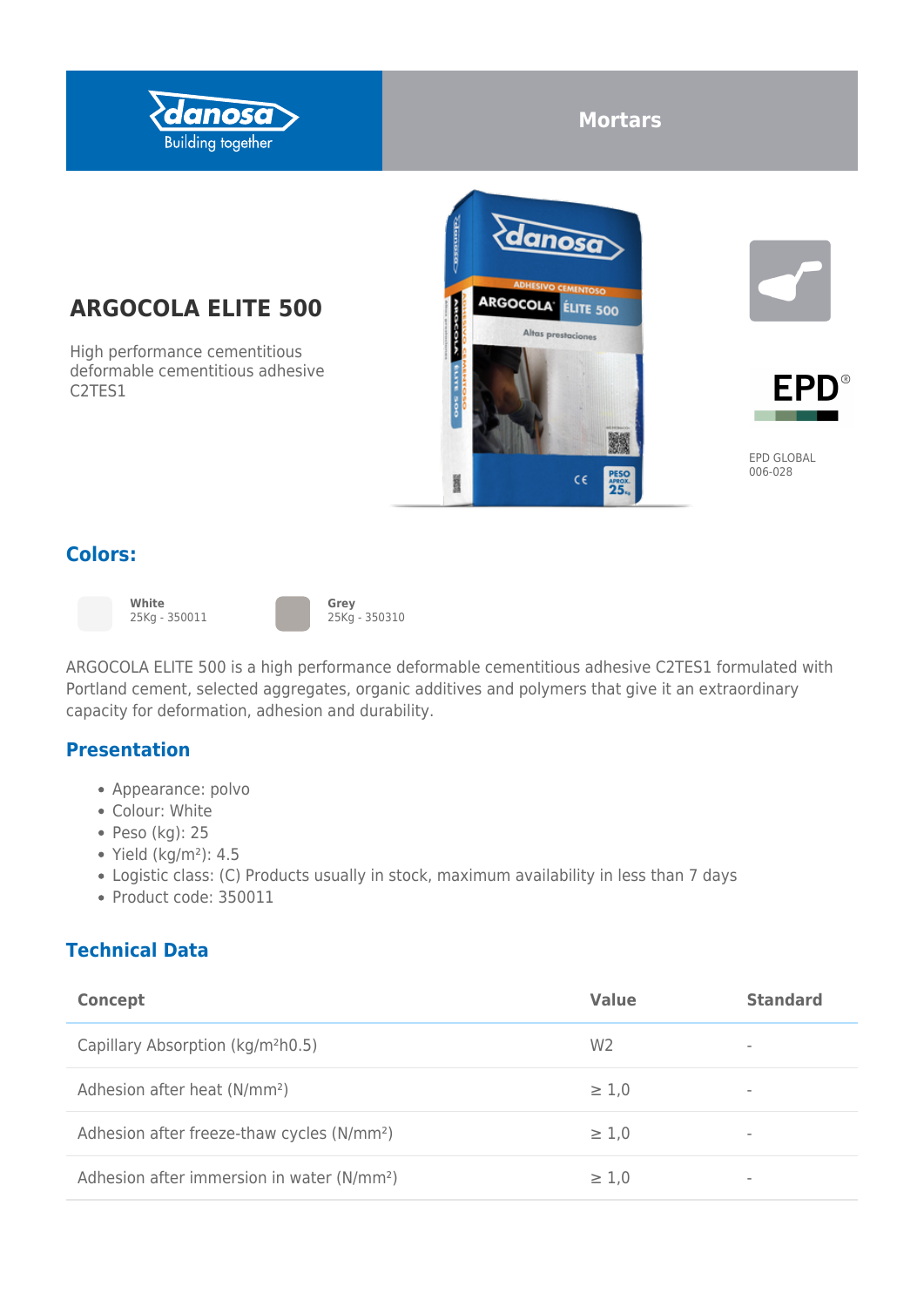| <b>Concept</b>                                       | <b>Value</b>    | <b>Standard</b>          |
|------------------------------------------------------|-----------------|--------------------------|
| Adhesion after open time 30 min (N/mm <sup>2</sup> ) | $\geq 0.5$      | $\overline{\phantom{a}}$ |
| Mixing water (%) $\sim$ Value                        | 24/26           | $\overline{\phantom{a}}$ |
| Clasificación según UNE EN 12004                     | C2TES1          | $\overline{\phantom{a}}$ |
| Transverse strain (mm)                               | $\geq 2,5$      | $\overline{\phantom{a}}$ |
| Bulk density (kg/L) $v \sim$ Value                   | $1,60 \pm 0,05$ | $\overline{\phantom{a}}$ |
| Fresh mass density (kg/L) $\sim$ Value               | $1,80 \pm 0,05$ | $\overline{\phantom{a}}$ |
| Slipping (mm)                                        | $\leq 0.5$      | $\overline{\phantom{a}}$ |
| Grain size range (mm) $\sim$ value                   | 0/0,8           | $\bar{ }$                |
| Mass per unit area (nominal) (kg/m <sup>2</sup> )    | 25              | $\overline{\phantom{a}}$ |
| Water vapour permeability (m)                        | Clase I         | $\overline{\phantom{a}}$ |
| Reaction to fire                                     | A1              | $\overline{\phantom{a}}$ |
| Joint filling (hours)                                | 24              | $\overline{\phantom{a}}$ |
| Hazardous substances                                 | Ver HS          | $\overline{\phantom{a}}$ |
| Parts setting time (min)                             | 30              | $\overline{\phantom{a}}$ |
| Tiempo de vida de la mezcla (min)                    | 120             | $\overline{\phantom{a}}$ |

### **Descriptive Memory**

Ceramic tiles shall be laid with ARGOCOLA ELITE 500 deformable adhesive, made by the company Argos derived from cement, class C2FTE S1 according to the UNE EN 12004 standard. The fixing substrate shall be sound, clean, free of friable parts, completely hardened and shall have completed its time of dimensional variation. The joints shall be respected. Ceramic tiles shall be laid with spacers for tile-to-tile joints.

### **Scope**

- Suitable for laying large format porcelain tiles on facades or swimming pool tiling.
- Suitable for laying on top of another tile.
- Suitable for underfloor heating according to UNE 13008 tiles < 90 cm.
- Laying of low-absorption ceramic tiles on walls and interior and exterior floors.

### **Advantages & Benefits**

Deformable.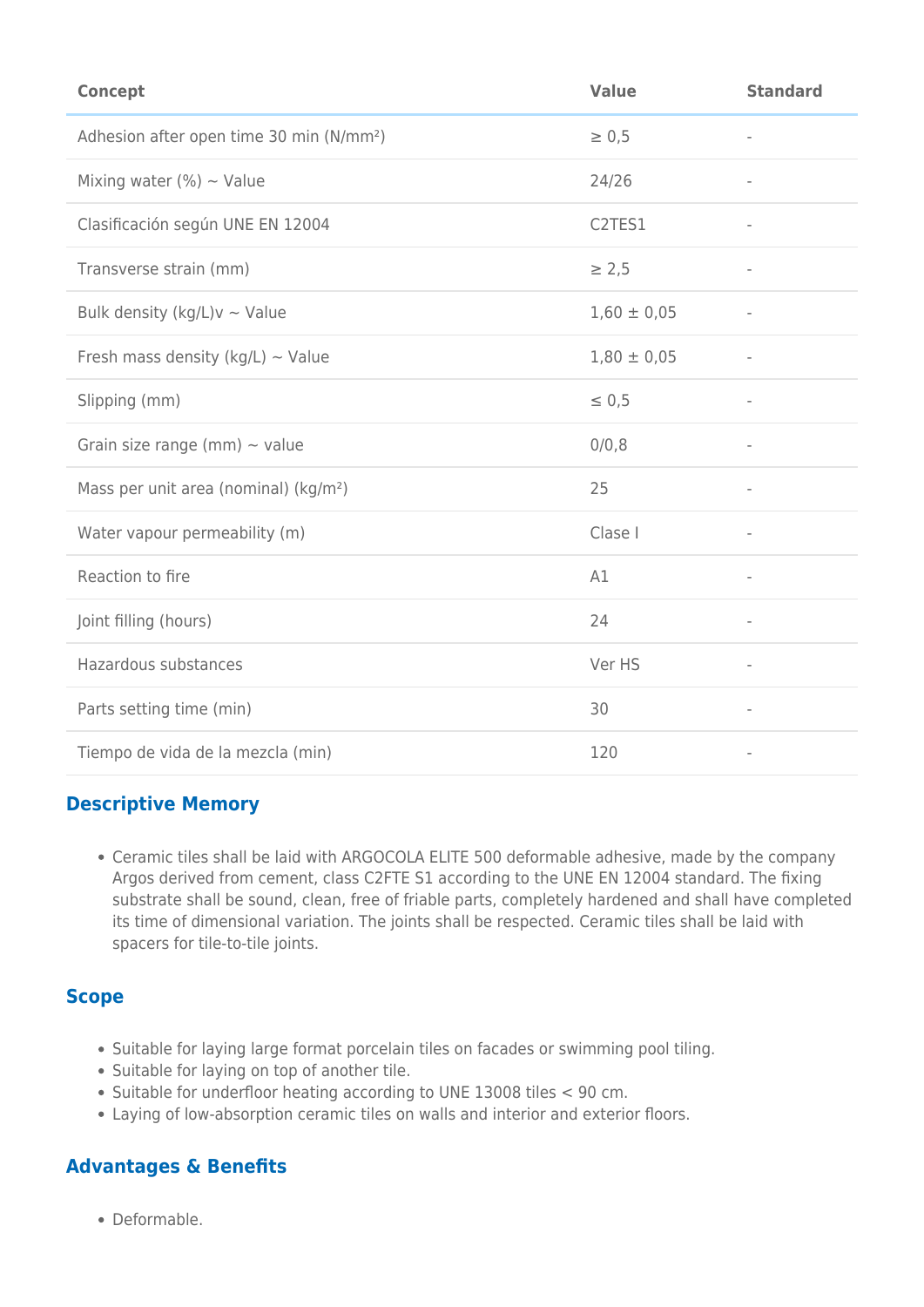- High mechanical performance.
- High open time.
- Great plasticity.
- Allows for rectification of pieces.
- Without off-hook.

#### **Support**

- Suitable for underfloor heating according to UNE 138003.
- Mortar renderings
- Low-porosity ceramic materials.
- Concrete floors
- Cement-based substrates
- Plasterboard partition walls.

### **Substrate preparation**

- The substrate must be free of damp issues and must have completed its setting process.
- The substrates must be clean and sound, free of grease, paint or other substances that would prevent proper adhesion.

### **Instruction for Use**

- Mix ARGOCOLA ELITE 500 with 7.5 L of clean water per 25 kg bag manually or mechanically until a homogeneous, creamy and lump-free mixture is obtained.
- Allow to stand for 5 minutes before application.
- Comb the adhesive onto the substrate with a  $6\times6$  mm notched trowel for small formats or  $8\times8$  mm for formats larger than 40×40 cm. The adhesive is spread out in layers of approx. 1 m<sup>2</sup> so that the time that elapses between the application of the adhesive on the substrate and the laying of the tiles does not cause the adhesive to lose sufficient wettability for proper adhesion.
- The tiles should be pressed until the grooves of the adhesive are flattened.

#### **Warning**

- Leave a grouting space between tiles appropriate to the size of the tile and the total surface area applied according to UNE 138003.
- Do not apply when there is a risk of frost, rain, strong wind or direct sunlight.
- Do not apply in a thick layer without double gluing.
- Do not apply below 5°C or above 30°C.
- Do not apply to gypsum substrates without priming with DANOPRIMER® RPU.
- Do not apply to plastic, metal, wood, rubber, etc. surfaces.
- Comply with the construction joints.
- Before mechanical preparation, varnish residues, waxes, grease, oil and similar pollutants must be removed.

### **Handling, storage and preservation**

• It is packaged in 25 kg multi-leaf paper bags with damp-proof sheets that allow it to be stored for 12